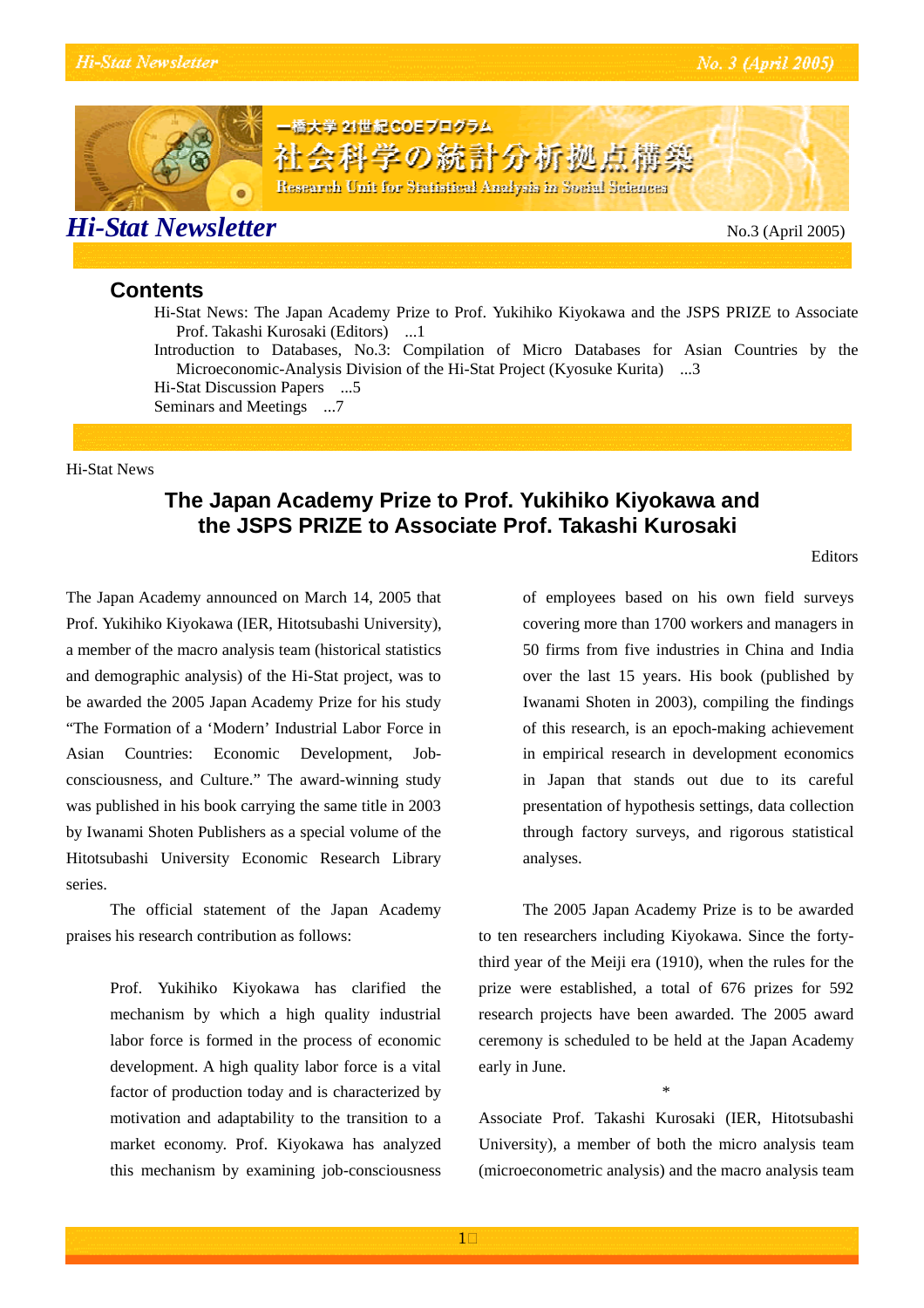(historical statistics and demographic analysis) of the Hi-Stat project, was awarded by the Japan Society for the Promotion of Science (JSPS) the first JSPS Prize in March 2005 for his study "Microeconometric Research on Economic Development." The award ceremony was held at the Japan Academy on March 22, 2005.

The JSPS summarizes his research contribution as follows:

> Microeconometric research on economic development is an approach to empirically analyze economic behavior of microeconomic agents, such as producers and consumers, market equilibrium/disequilibrium brought by their interactions, and the process of economic development, based on microeconomic and microeconometric theory. In order to apply microeconometric methods to developing countries, where markets are not well developed and economic data are insufficient, Associate Prof. Takashi Kurosaki has collected microdata on

South Asian countries conducting his own fieldwork and then successfully used these data in quantitative analyses. Through this pioneering work, he has established a new field in research on developing economies and contributed to the understanding of economic development.

In contrast to the prestigious Japan Academy Prize, the JSPS Prize was newly established in 2004 to raise the standard of scientific research in Japan to the highest global standards. The purpose of the new prize is to identify and award young researchers conducting outstanding research at an early stage of their careers in order to spur their motivation and promote highly creative, leading-edge research initiatives. Researchers who are under 45 years of age working in all fields of the humanities, social sciences, and natural sciences are eligible for the prize. The Prize Selection Committee, chaired by Dr. Leo Esaki, selected 25 researchers, including Kurosaki, as winners of the first JSPS Prize.

Introduction to Databases, No. 3

# **Compilation of Micro Databases for Asian Countries by the Microeconomic-Analysis Division of the Hi-Stat Project**

Kyosuke Kurita (COE Research Assistant, Hitotsubashi University)

#### **Introduction**

Recent years have seen a growing interest in development micro-econometrics, an approach to the analysis of development problems that combines microeconomic theory with the use of micro-data (Kurosaki 2002). This interest has been spurred by, and contributed to, the greater availability of micro-datasets. A well-known dataset for Less Developed Countries (LDCs) is the World Bank's *Living Standards Measurement Study (LSMS)* dataset. Other microdatasets include those compiled by the International Crops Research Institute for the Semi-Arid Tropics

(ICRISAT), the International Food Policy Research Institute (IFPRI), and the Rand Corporation. Both the quantity and the quality of the data are constantly evolving, and while some of the datasets provide panel data, others consist of repeated cross-section data. These days, many countries, including Thailand, the Philippines, India, Indonesia, and Taiwan, compile labor force and household survey data which are commercially available.

Against this background of greatly improved data availability, the Microeconomic-Analysis Unit of the Hi-Stat Project has been compiling, processing and analyzing micro-data purchased from various national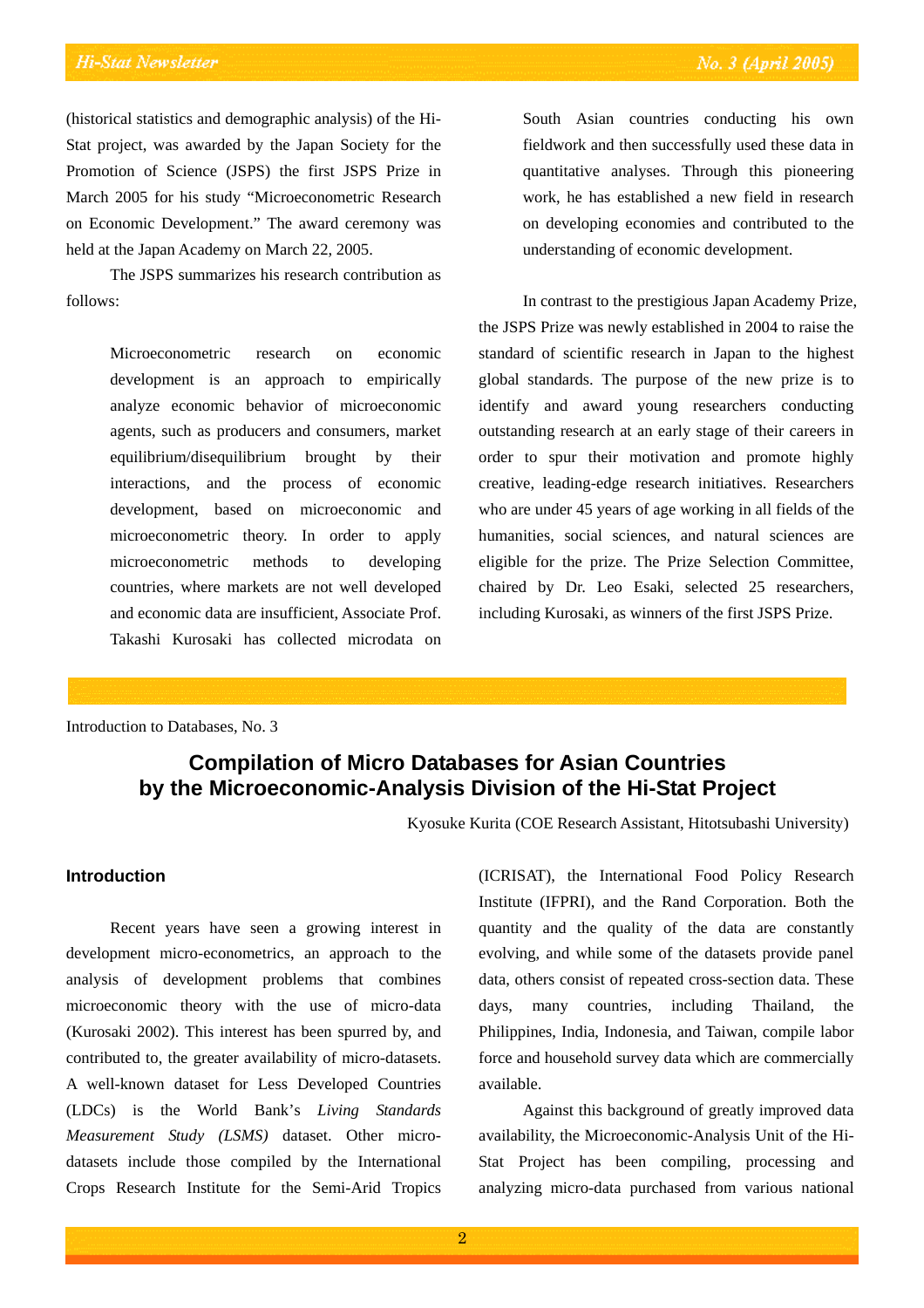statistical offices. This article provides an overview of the datasets for Thailand and Philippine, the first processing of which we recently finished. This first processing of datasets we obtain consists of two phases: the first is to convert the datasets from the large text files in which most statistical offices provide them into formats used by statistical software such as SAS, STATA and SPSS. The second phase consists of checking the consistency of data and looking for missing data.

#### **Thailand's Labor Force Survey**

Thailand's Labor Force Survey has been conducted by the National Statistical Office since 1963 when the survey was initiated. The main objective of this survey is to obtain information on the size and characteristics of the labor force, including individuals' age, sex, educational attainment, relationship to household head, and the number of household members. In addition, the survey contains information on individuals' employment status, occupation, and method of job search, etc.

In the early years, the survey was confined to Bangkok and urban areas in other regions. The survey was subsequently expanded and between 1971 and 1983 consisted of two rounds for the whole of the country – one during the non-agricultural season in January–March, and one during the agricultural season in July–September. A third and then a fourth round were added in 1984 and in 1998. Since 2001, the survey has been conducted monthly.

Along with the increased frequency, the sample size was gradually expanded over the years. Due to the increasing demand for data, the National Statistical Office in 1989 expanded the sample size to include statistical data at the provincial level. The sample size was further expanded in 1994 (Suehiro 1998). In 1989, the minimum age for workers to be included in the survey was changed to 13 years, which was raised to 15 years in 2001.

A particularly useful feature of the survey is that it contains questions pertaining to migration. As a result,

the dataset has been widely used in migration studies (Kurita 2003), since the survey provides information on the number of years that have passed since a person has migrated and (if the person migrated within the five years prior to the survey) on the former place of residence. Another unique feature is that it is possible to construct a panel dataset from the LFS because the sample households in first and third rounds of the survey are the same. Taking advantage of this feature, labor economists can control for an unobservable labor factor (Yamauchi 2004, Kimura 2004).

However, the survey also suffers from various shortcomings. For example, income data do not contain any information on captive consumption that would be necessary to calculate imputed income.

# **Thailand's Household Socio-Economic Survey and the Philippines' Family Income and Expenditure Survey**

Thailand's Household Socio-Economic Survey (HSES) has been carried out by the National Statistical Office at shortening intervals since 1957, and since 1998 it has been conducted annually. The survey compiles information on household characteristics, members, income, and expenditure. The total number of sample households is between 10,000 and 20,000 in each survey year.

Because of its relatively long history, the survey has been extensively used for micro-econometric analyses by scholars worldwide, including eminent economists such as Robert M. Townsend of the University of Chicago and Angus Deaton and Christina H. Paxson of Princeton University.

The Philippines' Family Income and Expenditure Survey (FIES) is conducted every three years and contains information on household characteristics, members, income, and expenditure. The total number of sample households is between 17,000 and 38,000 in each survey year. Since the sample households of the 1997 FIES were part of the 1998 Annual Poverty Indicators Survey (APIS), we can compile a panel dataset by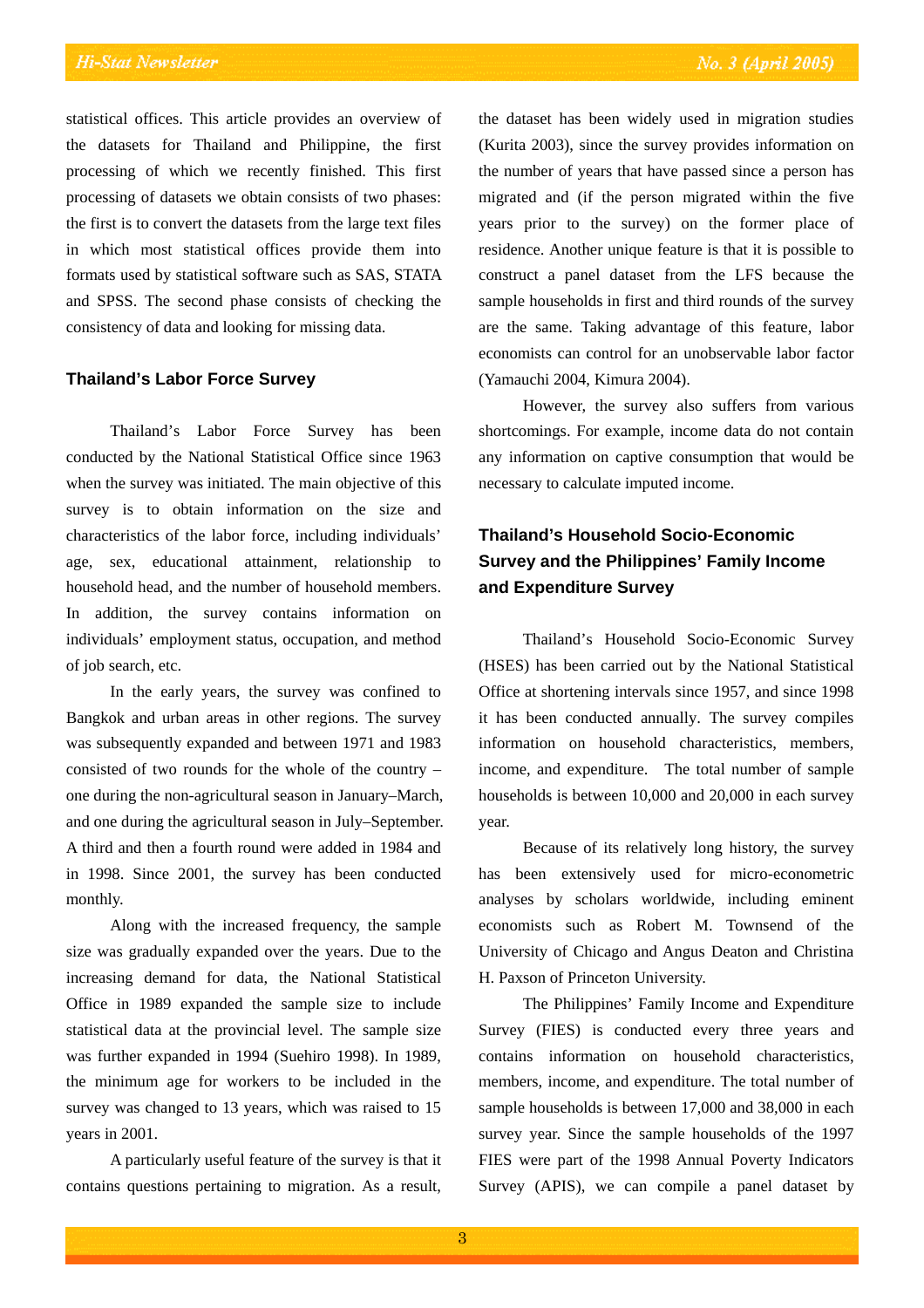combining these two dataset. A recent study in which this survey has been utilized is that by Datt and Hoogeveen (2000) who examined the impact of the Asian Financial crisis on households.

The two datasets, Thailand's HSES and the Philippines' FIES, are quite similar in terms of their survey methods, definitions and concepts. This makes it possible to use them for comparative research such as that carried out by Kurita (2003, 2004), which compared the convergence of income at the provincial level in each country as well as the age-effect on consumption inequality.

#### **Outlook for the future**

For Thailand, the Microeconomic-Analysis Unit of the Hi-Stat Project has purchased the HSES 1986- 2002 (published annually up to 1998, annually thereafter), the LFS 1991–2001 (all rounds), the Manufacturing Industry Survey 1999–2001 (published annually), while for the Philippines, the FIES (published every three years) for 1985-2003, the 1998 and 1999 APIS and the LFS for 1988–2001 (all rounds) have been purchased. In the future, we plan to establish a largescale database for LDCs by expanding the coverage to African and Latin American Countries and to incorporate datasets available free of charge such as the LSMS.

#### **References**

- Kimura, Y. (2004) "Jinteki-Shiohon Chikuseki ni okeru Daitoshi no Yakuwari: Bangkok Rodo-Shijo ni tsuite no Jissho," *Kokusai Kaihatsu Kenkyu*, 34(1) 51-69 [in Japanese].
- Kurita, K. (2003), "Ido-saki deno Shotoku Kakusa to Kikan Ido – 1990-Nendai ni okeru Thai no Jirei," *Jinkogaku-Kenkyu*, 33: 121-124 [in Japanese].
- Kurita, K. (2004) "Keizai Seityou, Fubyoudou, Hinkon: Thai, Phillipines no Kenbetsu Panel Data ni yoru Keiryou Bunseki," COE Hi-Stat Discussion Paper Series No.48, Hitotsubashi University [in Japanese].
- Kurita, K. (2005) "Thai, Philippine, India niokeru Syouhi no Fubyoudou: Kakei Chousa Microdata wo Motiita Gakurekibetu Kyojyuutiikibetu Nenreikouka no Kensyou," COE Hi-Stat Discussion Paper Series No.71, Hitotsubashi University [in Japanese].
- Kurosaki, T. (2002) "Kaihatsu no Mikurokeiryo Keizaigakuteki Bunseki: Kenkyu Tenbo," Paper presented at the Japanese Economic Association Spring Conference 2002 [in Japanese].
- Suehiro, A. (ed.) (1998) "Thai no Tokeiseido to Shuyo Keizai, Seiji De-ta," The Institute of Developing Economies, Japan External Trade Organization.
- Datt, G. and H. Hoogeveen (2000) "El Nino or El Peso? Crisis, Poverty and Income Distribution in the Philippines," *World Bank Policy Research Paper*, No. 2466, World Bank, Washington D.C.
- Yamauchi, F. (2004) "Are Experience and Schooling Complementary? Evidence from Migrants' Assimilation in the Bangkok Labor Market," *Journal of Development Economics*, 74: 489-513.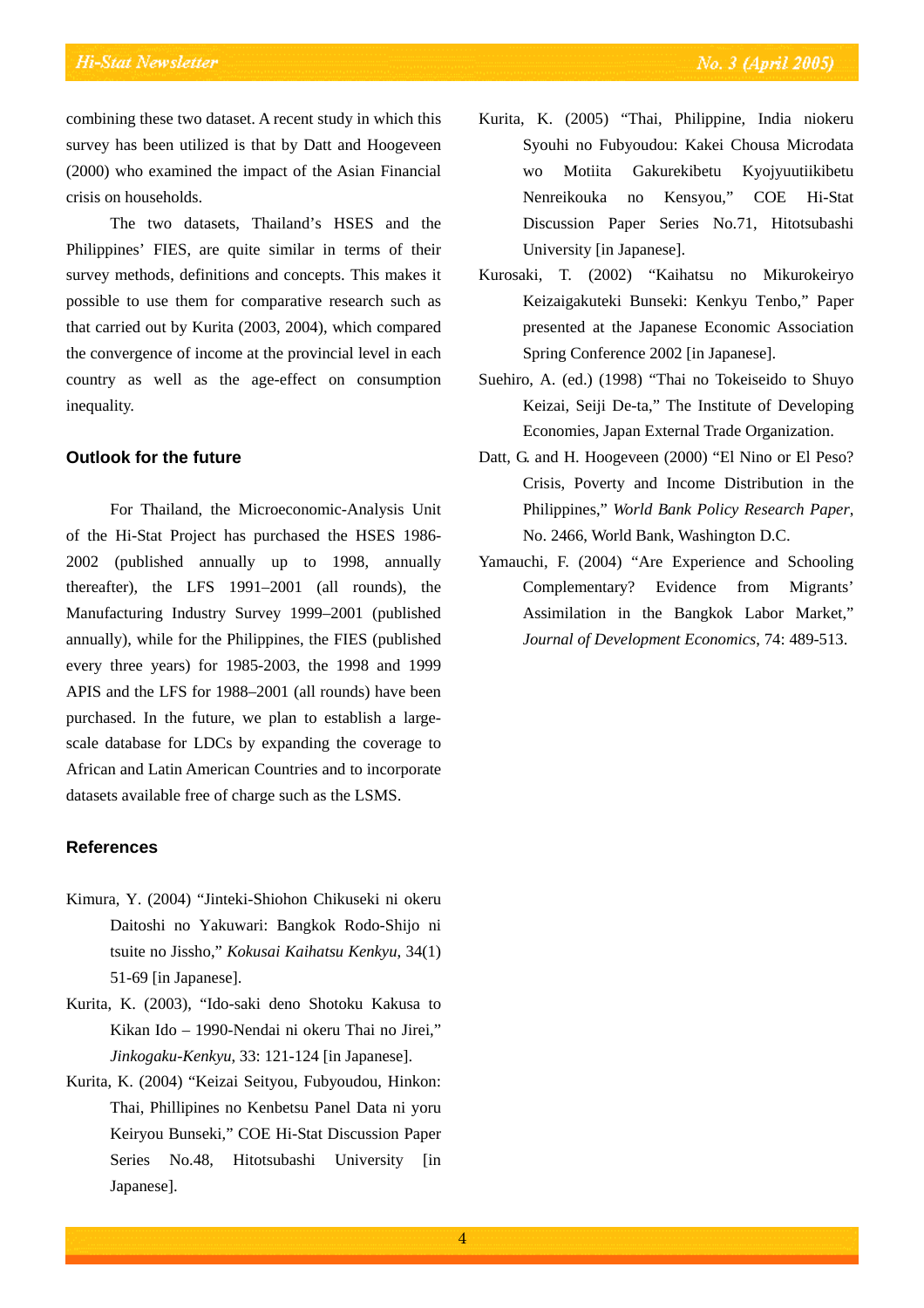### **Hi-Stat Discussion Papers (September 2004 - April 2005)**

#### **2004/05 (those issued after Newsletter No.2)**

- No.41 (September 2004) Kyoji Fukao, Keiko Ito & Hyeog Ug Kwon, "Do Out-In M&As Bring Higher TFP to Japan? An Empirical Analysis Based on Micro-data on Japanese Manufacturing Firms."
- No.42 (October 2004) Kyoji Fukao, Kiyohiko G. Nishimura, Qing-Yuan Sui, & Masayo Tomiyama, "Japanese Banks' Monitoring Activities and the Performance of Borrower Firms: 1981-1996."
- No.43 (November 2004) Akifumi Isogai, Satoru Kanoh, & Toshifumi Tokunaga, "An Extension of the Markov-Switching Model with Time-Varying Transition Probabilities: Bull-Bear Analysis of the Japanese Stock Market."
- No.44 (November 2004) Eiji Ogawa & Takeshi Kudo, "How Much Depreciation of the US Dollar for Sustainability of the Current Accounts?"
- No.45 (November 2004) Junko Shimizu & Eiji Ogawa, "Risk Properties of AMU Denominated Asian Bonds."
- No.46 (November 2004) Takashi Kurosaki & Humayun Khan, "Effects of Human Capital on Farm and Non-Farm Productivity and Occupational Stratification in Rural Pakistan."
- No.47 (November 2004) Ho-il Moon, "Chosen Minsyusyugi Jinmin Kyowakoku Jinko Suikei Kenkyu Note" [in Japanese].
- No.48 (November 2004) Kyosuke Kurita, "Keizai Seityou, Fubyoudou, Hinkon: Thai, Phillipines no Kenbetsu Panel Data ni yoru Keiryou Bunseki" [in Japanese].
- No.50 (December 2004) Kyoji Fukao & Hyeog Ug Kwon, "Why Did Japan's TFP Growth Slow Down in the Lost Decade? An Empirical Analysis Based on Firm-Level Data of Manufacturing Firms."
- No.51 (December 2004) Keiko Ito, "Productivity, Keiretsu, and Agglomeration in the Japanese Automobile Industry: An Empirical Analysis Based on Micro-Data of Census of Manufactures 1981-

1996."

- No.52 (December 2004) Manabu Ozeki, "Taisyou Syoki no Sonmin Keizai Keisan:Yamanashiken Tyousonze niyoru Suikei no Kokoromi" [in Japanese].
- No.53 (December 2004) Robert E. Baldwin, "Failure of the WTO Ministerial Conference at Cancun: Reasons and Remedies."
- No.54 (December 2004) Masayoshi Honma, "WTO Negotiations and Other Agricultural Trade Issues in Japan."
- No.55 (December 2004) Ichiro Araki, "The Evolution of Japan's Aggressive Legalism."
- No.56 (December 2004) Alan V. Deardorff, "Trade and Location: A Moving Example Motivated by Japan."
- No.57 (December 2004) Theresa M. Greaney, "Measuring Network Effects on Trade: Are Japanese Affiliates Distinctive?"
- No.58 (December 2004) Keith Head & John Ries, "Judging Japan's FDI: The Verdict from a Dartboard Model."
- No.59 (December 2004) Keith E. Maskus, "Intellectual Property Rights in Agriculture and the Interests of Asian-Pacific Economies."
- No.60 (December 2004) Sadao Nagaoka, "Determinants of High-Royalty Contracts and the Impact of Stronger Protection of Intellectual Property Rights in Japan."
- No.61 (December 2004) Thomas J. Prusa, "East Asia's Antidumping Problem."
- No.62 (December 2004) Arata Kuno, "An Evaluation of Japan's First Safeguards Actions."
- No.63 (December 2004) Drusilla K. Brown, Kozo Kiyota, & Robert M. Stern, "Computational Analysis of the Menu of U.S.-Japan Trade Policies."
- No.64 (December 2004) Eiichi Tomiura, "Foreign Outsourcing and Firm-Level Characteristics: Evidence from Japanese Manufacturers."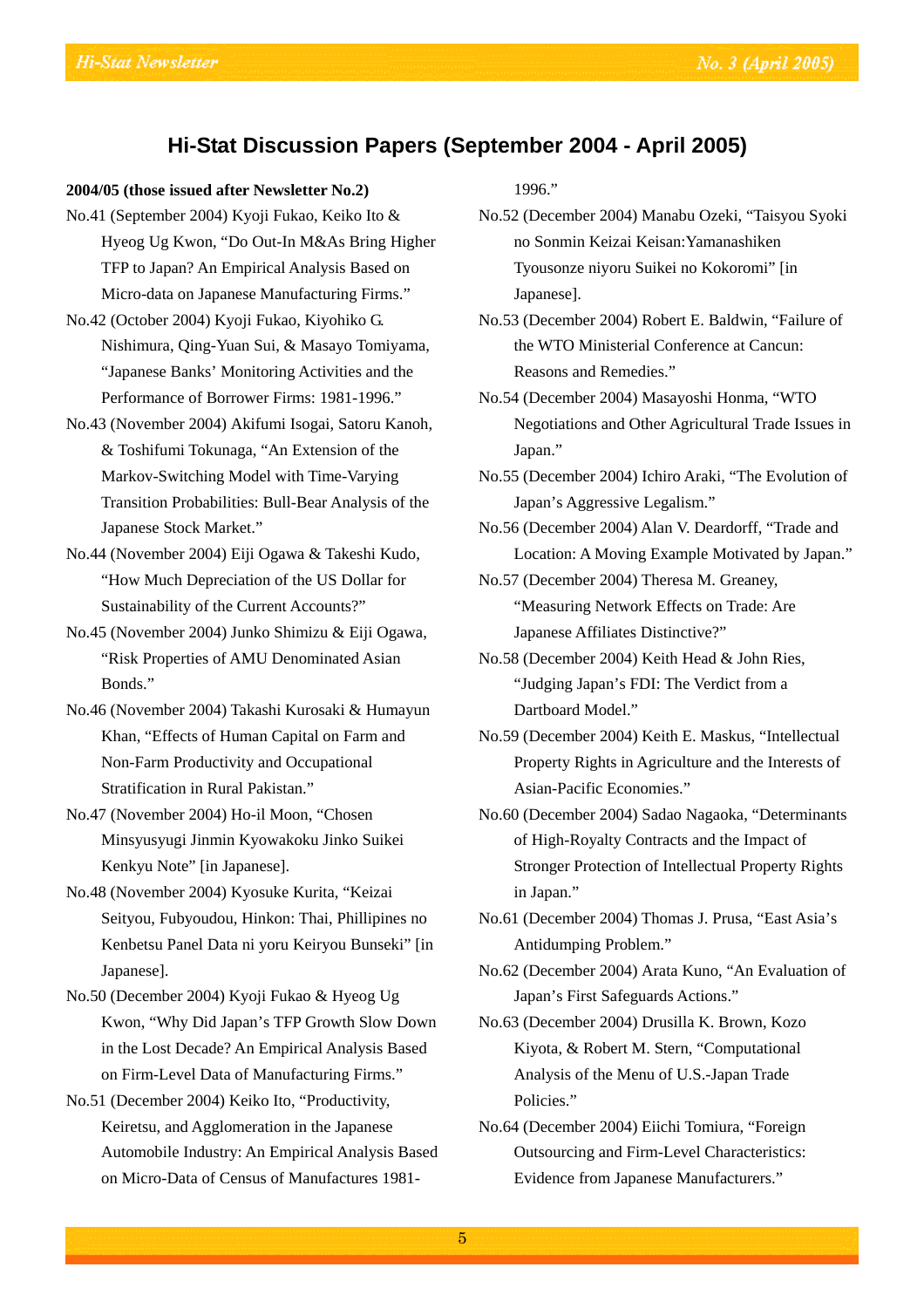- No.66 (January 2005) Kyoji Fukao, Debin Ma, & Tangjun Yuan , "International Comparison in Historical Perspective: Reconstructing the 1934-36 Benchmark Purchasing Power Parity for Japan, Korea and Taiwan."
- No.67 (January 2005) Haruko Noguchi & Satoshi Shimizutani, "The Determinants of Exit from Nursing Homes and the Price Elasticity of Nursing Home Care: Evidence from Japanese Micro-level Data."
- No.68 (January 2005) Osamu Saito & Mihoko Takahama with Ryuichi Kaneko, "Contrasts in Vital Rates: Madras and Punjab in the Colonial Period."
- No.69 (January 2005) Hiroaki Chigira, "A Test of Serial Independence of Deviations from Cointegrating Relations."
- No.70 (January 2005) Masayo Shikimi (Tomiyama), "Multiple Banking Relationships Are Beneficial? Evidence from the Japanese Small and Medium Sized Firms."
- No.71 (January 2005) Kyosuke Kurita, "Thai, Philippine, India niokeru Syouhi no Fubyoudou: Kakei Chousa Microdata wo Motiita Gakurekibetu Kyojyuutiikibetu Nenreikouka no Kensyou" [in Japanese]
- No.72 (January 2005) Rene Belderbos & Jianglei Zou, "Divesture of Foreign Manufacturing Affiliates: Country Platforms, Multinational Plant Networks, and Foreign Investor Agglomeration."
- No.73 (February 2005) Haruko Noguchi & Satoshi Shimizutani, "Nonprofit and For-profit Providers in Japan's At-Home Care Industry: Evidence on Quality of Service and Household Choice."
- No.74 (February 2005) Tetsuro Narita, "Toshi Reisai Jieigyou Kakei to Sinyou Sijyou:Nousonbumon deno Kenkyu Chikuseki karano Tenbou" [in Japanese].
- No.75 (February 2005) Reiko Aoki & Sadao Nagaoka, "The Utility Standard and the Patentability of Intermediate Technology."
- No.76 (February 2005) Haruko Noguchi and Satoshi Shimizutani, "Nonprofit/For-Profit Status and

Earning Differentials in the Japanese At-Home Elderly Care Industry: Evidence from Micro-level Data on Home Helpers and Staff Nurses."

- No.77 (February 2005) Hosung Jung, "A Test for Autocorrelation in Dynamic Panel Data Models."
- No.78 (February 2005) Tomohiro Machikita, "Is Learning by Migrating in Megalopolis Really Important?"
- No.79 (February 2005) Tomohiro Machikita, "Career Crisis? The Impacts of Financial Shock on Entry-Level Labour Market: Experimental Evidences from Thailand in 1997."
- No.80 (March 2005) Takashi Kurosaki, "Crop Choice, Farm Income, and Political Relations in Myanmar."
- No.81 (March 2005) Masuyo Takahashi, "Taiwan Toukei Zasshi Kyoukai wo megutte:Nicchisyoki Taiwan Toukei Jigyou to Mizushina Sitisaburo" [in Japanese].

#### **2005/06**

- No.82 (April 2005) Kazuhiko Hayakawa, "Small Sample Bias Properties of the System GMM Estimator in Dynamic Panel Data Models."
- No.83 (April 2005) Noriko Inakura & Satoshi Shimizutani, "Yokin Hoken Seido Pay-off Kaikin to Yokinsya Kiritsu:Kakei no Microdata niyoru Azukekae Koudou no Kensyou" [in Japanese].